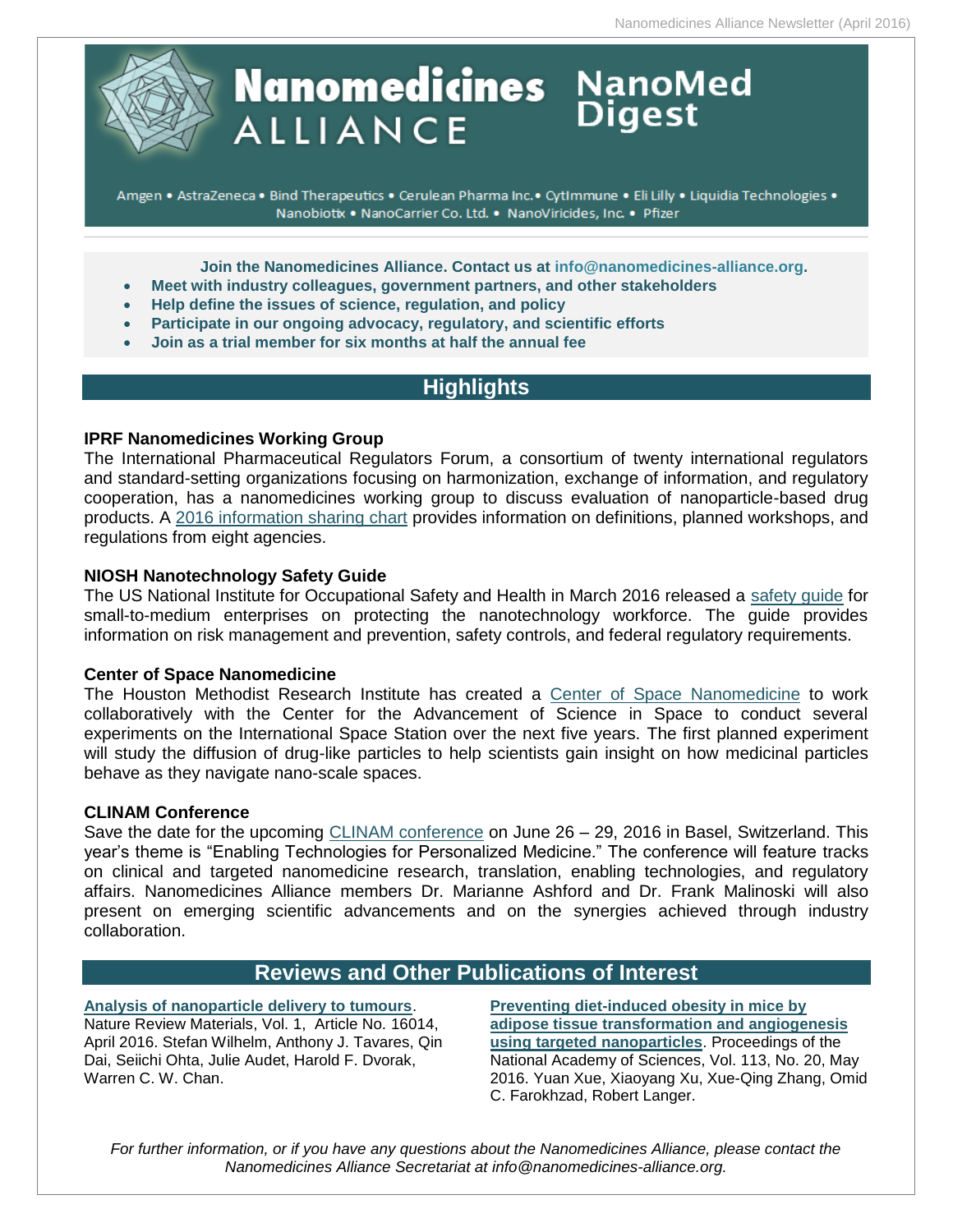## *Nanomedicines Alliance Newsletter* **April 2016**

# **[Real-time single-molecule electronic DNA](http://www.pnas.org/content/113/19/5233)**

**[sequencing by synthesis using polymer-tagged](http://www.pnas.org/content/113/19/5233)  [nucleotides on a nanopore array](http://www.pnas.org/content/113/19/5233)**. Proceedings of the National Academy of Sciences, Vol. 113, No. 19, May 2016. Carl W. Fuller, Shiv Kumar, Mintu Porel, Minchen Chien, Arek Bibillo, P. Benjamin Stranges, Michael Dorwart, Chuanjuan Tao, Zengmin Li, Wenjing Guo, Shundi Shi, Daniel Korenblum, Andrew Trans, Anne Aguirre, Edward Liu, Eric T. Harada, James Pollard, Ashwini Bhat, Cynthia Cech, Alexander Yang, Cleoma Arnold, Mirkó Palla, Jennifer Hovis, Roger Chen, Irina Morozova, Sergey Kalachikov, James J. Russo, John J. Kasianowicz, Randy Davis, Stefan Roever, George M. Church, Jingyue Ju.

#### **[Biodegradable antigen-associated PLG](http://www.pnas.org/content/113/18/5059)  [nanoparticles tolerize Th2-mediated allergic airway](http://www.pnas.org/content/113/18/5059)  inflammation pre- [and postsensitization](http://www.pnas.org/content/113/18/5059)**.

Proceedings of the National Academy of Sciences, Vol. 113, No. 18, May 2016. Charles B. Smarr, Woon Teck Yap, Tobias P. Neef, Ryan M. Pearson, Zoe N. Hunter, Igal Ifergan, Daniel R. Getts, Paul J. Bryce, Lonnie D. Shea, Stephen D. Miller.

#### **[Controlled nanoparticle release from stable](http://www.nature.com/am/journal/v8/n4/full/am201637a.html)**

**[magnetic microbubble oscillations](http://www.nature.com/am/journal/v8/n4/full/am201637a.html)**. NPG Asia Materials, Vol. 8, April 2016. Yu Gao, Chon U Chan, Qiushi Gu, Xudong Lin, Wencong Zhang, David Chen Loong Yeo, Astrid Marlies Alsema, Manish Arora, Mark Seow Khoon Chong, Peng Shi, Claus-Dieter Ohl, Chenjie Xu.

**[Collective dynamics of diffusiophoretic motors on](http://link.springer.com/article/10.1140%2Fepje%2Fi2016-16036-3)  [a filament](http://link.springer.com/article/10.1140%2Fepje%2Fi2016-16036-3)**. The European Physical Journal E, March 2016. Mu-Jie Huang, Raymond Kapral.

#### **[Bioproduction of gold nanoparticles for](http://www.future-science.com/doi/abs/10.4155/tde-2015-0011)**

**[photothermal therapy](http://www.future-science.com/doi/abs/10.4155/tde-2015-0011)**. Therapeutic Delivery, Vol. 7, No. 5, pp. 287 – 304, May 2016. Catarina Oliveira Silva, Patrícia Rijo, Jesús Molpeceres, Lia Ascensão, Amílcar Roberto, Ana Sofia Fernandes, Ricardo Gomes, João M Pinto Coelho, Ana Gabriel, Pedro Vieira, Catarina Pinto Reis.

# **[Direct Photocontrol of Peptidomimetics: An](http://onlinelibrary.wiley.com/doi/10.1002/ange.201600506/abstract;jsessionid=07846840B75DD81B7A14E916AA8A56F8.f01t03)**

**[Alternative to Oxygen-Dependent Photodynamic](http://onlinelibrary.wiley.com/doi/10.1002/ange.201600506/abstract;jsessionid=07846840B75DD81B7A14E916AA8A56F8.f01t03)  [Cancer Therapy](http://onlinelibrary.wiley.com/doi/10.1002/ange.201600506/abstract;jsessionid=07846840B75DD81B7A14E916AA8A56F8.f01t03)**. Angewandte Chemie, Vol. 128, Issue 18, pp. 5583 – 5586, April 2016. Oleg Babii, Sergii Afonin, Liudmyla Garmanchuk, Viktoria Nikulina, Tetiana Nikolaienko, Olha Storozhuk, Dmytro Shelest, Olga Dasyukevich, Liudmyla Ostapchenko, Volodymyr Iurchenko, Sergey Zozulya, Anne Ulrich, Igor Komarov.

**[Hyaluronidase Embedded in Nanocarrier PEG](http://pubs.acs.org/doi/abs/10.1021/acs.nanolett.6b00820)  [Shell for Enhanced Tumor Penetration and Highly](http://pubs.acs.org/doi/abs/10.1021/acs.nanolett.6b00820)  [Efficient Antitumor Efficacy](http://pubs.acs.org/doi/abs/10.1021/acs.nanolett.6b00820)**. Nano Letters, Vol. 16, Issue 5, pp. 3268 – 3277, April 2016. Hao Zhou, Zhiyuan Fan, Junjie Deng, Pelin K. Lemons, Dimitrios C. Arhontoulis, Wilbur B. Bowne, Hao Cheng.

**[Urocanic acid-modified chitosan nanoparticles can](http://www.sciencedirect.com/science/article/pii/S0927776516301904)  [confer anti-inflammatory effect by delivering CD98](http://www.sciencedirect.com/science/article/pii/S0927776516301904)  [siRNA to macrophages](http://www.sciencedirect.com/science/article/pii/S0927776516301904)**. Colloids and Surfaces B: Biointerfaces, Vol. 143, pp. 186 – 193, July 2016. Bo Xiao, Panpan Ma, Emilie Viennois, Didier Merlin.

### **[Entrapment of Enzymes within Sol–Gel-Derived](http://pubs.acs.org/doi/abs/10.1021/acs.chemmater.6b00193)**

**[Magnetite](http://pubs.acs.org/doi/abs/10.1021/acs.chemmater.6b00193)**. Chemistry of Materials, Vol. 28, Issue 7, pp. 2248 – 2253, March 2016. Andrey S. Drozdov, Olga E. Shapovalova, Vladimir Ivanovski, David Avnir, Vladimir V. Vinogradov.

**[Controlled actuation of therapeutic nanoparticles:](http://www.future-science.com/doi/abs/10.4155/tde-2016-0003)  an update [on recent progress](http://www.future-science.com/doi/abs/10.4155/tde-2016-0003)**. Therapeutic Delivery, Vol. 7, No. 5, pp. 335 – 352, May 2016. Okhil K Nag, Lauren D Field, YungChia Chen, Ajmeeta Sangtani, Joyce C Breger, James B Delehanty.

**[mRNA vaccine delivery using lipid nanoparticles](http://www.future-science.com/doi/abs/10.4155/tde-2016-0006)**. Therapeutic Delivery, Vol. 7, No. 5, pp. 319 – 334, May 2016. Andreas M Reichmuth, Matthias A Oberli, Ana Jeklenec, Robert Langer, Daniel Blankschtein.

**[In vivo in silico pharmacokinetic simulation](http://www.future-science.com/doi/abs/10.4155/tde-2015-0004)  [studies of carvedilol-loaded nanocapsules using](http://www.future-science.com/doi/abs/10.4155/tde-2015-0004)  [GastroPlus™](http://www.future-science.com/doi/abs/10.4155/tde-2015-0004)**. Therapeutic Delivery, Vol. 7, No. 5, pp. 305 – 318, May 2016. Jerome K George, Sandeep Kumar Singh, PRP Verma.

# **Conferences and Workshops**

#### **[International Nanotechnology Congress,](http://www.nanotoxcongress.net/index.html) 1 – 4**

**June 2016, Boston, MA** Regulatory landscape Biomedical applications

#### **[Nano in Bio 2016,](http://nanoinbio2016.sciencesconf.org/) 31 May – 5 June 2016, Le Gosier, French West Indies**

 Biosensors & nanobioelectronics Bio-inspired materials & drug delivery Nanobiomechanics & nanomedicine

Tissue engineering & regenerative medicine Nanotechnologies & biomedical applications

#### **[CLINAM Conference](https://www.clinam.org/)**, 2**6 – 29 June 2016, Basel, Switzerland**

Enabling technologies for personalized medicine Clinical applications **Translation** 

*For further information, or if you have any questions about the Nanomedicines Alliance, please contact the Nanomedicines Alliance Secretariat at info@nanomedicines-alliance.org.*